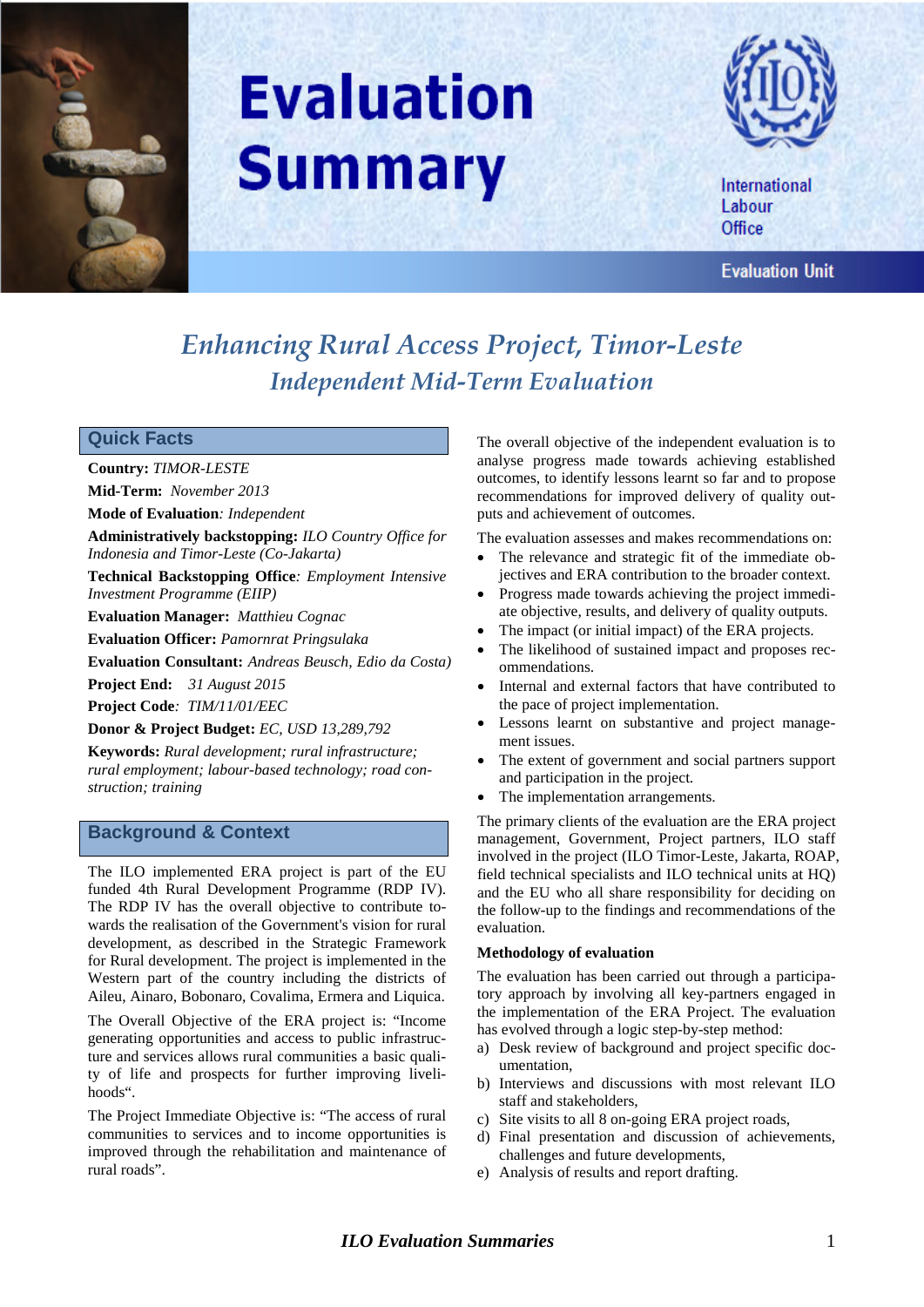The evaluation team recognised the specific local context under which the ERA project operates and therefore appreciates limitations caused by:

- Post conflict period with immense development requirements,
- High demand for immediate infrastructure provision and thus a high demand for rapid training,
- An emerging local private construction sector that takes time and resources to develop,
- Limited / evolving institutional capacities with dependency on foreign expertise
- Generally low educational background of trainees (attending contractor training), and
- Serious constraint access to resources for contractors (finance, equipment and capable staff).

# **Main Findings & Conclusions**

#### **Relevance and strategic fit**

- At the strategic level the Secretariat of State for Support and Promotion of the Private Sector (SEAPRI) considers the ERA project as the major capacity promoter for capacity development of small-scale construction contractors in TL.
- At the operational level for rural road rehabilitation the new Ministry of Public Works (MPW) is considered by ERA as the technical counterpart, and for training the Don Bosco and IADE training centres.
- ERA operates in an established and maintained network of roadwork and capacity development partners.
- All partners interviewed during the evaluation unanimously stated the importance of the ILO's contribution to the rural road and private construction sectors.
- The ERA project is an operational component of the national policy and strategy development framework, particularly with regard to the rural road sector and national skill development efforts.

#### **Validity of Design**

- The activities leading to the expected results are logically identified and realistic targets are established.
- The project design follows the correct cause and effect logic.
- The sequencing of the project activities is correct and coherent. The given timeframe of 4 years is sufficient to achieve the set physical output targets (km of roads rehabilitated). The indicators for the two training results are not particularly clear in terms of levels of competencies to be achieved.
- Risks, assumptions and mitigation measures are identified and progress/changes are regularly assessed and reported in the project. For the evaluators risks of concern are: i) road maintenance investments by the government, ii) contractors' access to finances and equipment, and iii) levels of competencies for sustainable contracting.
- The excellent M&E framework allows for systematic assessment of achievements and challenges.
- The project strategy is to work in a fully integrated (embedded) approach where the ILO ERA staff work alongside with their national counterparts in their respective institutions.

#### **Project Progress and Effectiveness**

*Progress to achieving the immediate objectivise:*

- To-date one road has been completed and is currently being maintained (Lihu- Samalete - 13.8 km). Longterm impacts with regard to access and income benefits will only be visible after some 5 to 10 years. However, the impact trend is already evident.
- The RDP IV programme comprises of three projects linked to the Project Purposes of which ERA is one. The overall objective is to contribute towards the realisation of the Government of Timor-Leste's (GoTL) vision for rural development. ERA directly contributes to this objective in the 6 districts of operation and indirectly by providing training to contractors who are or will be constructing rural roads in all other districts.
- As far as can be judged through this evaluation the ERA project contributes directly and positively to the DWCP of Timor-Leste.
- Collaboration with the TL Trade Union Confederation (KSTL) will be further strengthened.

*Progress to achieving the Result 1- effective contract execution:*

- There is a predominant appreciation of ERA's work quality and output by community leaders / authorities and community representatives!
- The overall physical output is slightly behind schedule (due to extended rains) but on track (73%/77km);
- A large number of trial contracts have been awarded and are well managed (35 contracts with a total contract sum \$3,923,883).
- Good quality rehabilitation work in difficult mountainous terrain, particularly drainage structures and gabion walls are of high quality.
- Maintenance on the completed Lihu Samalete road (13.8km) is effectively implemented.
- Labour-based work methods are well applied. Approximately 220,000 worker-days of employment for 4,842 registered beneficiaries have been created since the start of works. This is below the original target, which was based on an assumed labour-cost component of 35%. Due to higher material and labour wages the labour-cost component should now be set at about 25% of the total construction costs.
- Innovative technical solutions are tested / developed.

#### *Technical and managerial challenges:*

- ERA roads are mountain roads with steep and extremely steep gradients and annual rainfall of up to 2500mm/year. A gravel surface is unsuitable for this type of roads (annual gravel loss is over 30mm/year). This results in an increased maintenance burden and is thus not sustainable.
- The current design for narrow mountain roads (carriageway 3.5m only) does not include regular and strategically placed passing bays.
- Generally there is a scarcity of appropriate compaction equipment for hire and emerging contractors do not yet have the financial base to procure own equipment.
- The contract specifications and BoQ are borrowed from conventional civil engineering contracts and are thus not particularly suitable for a LB work approach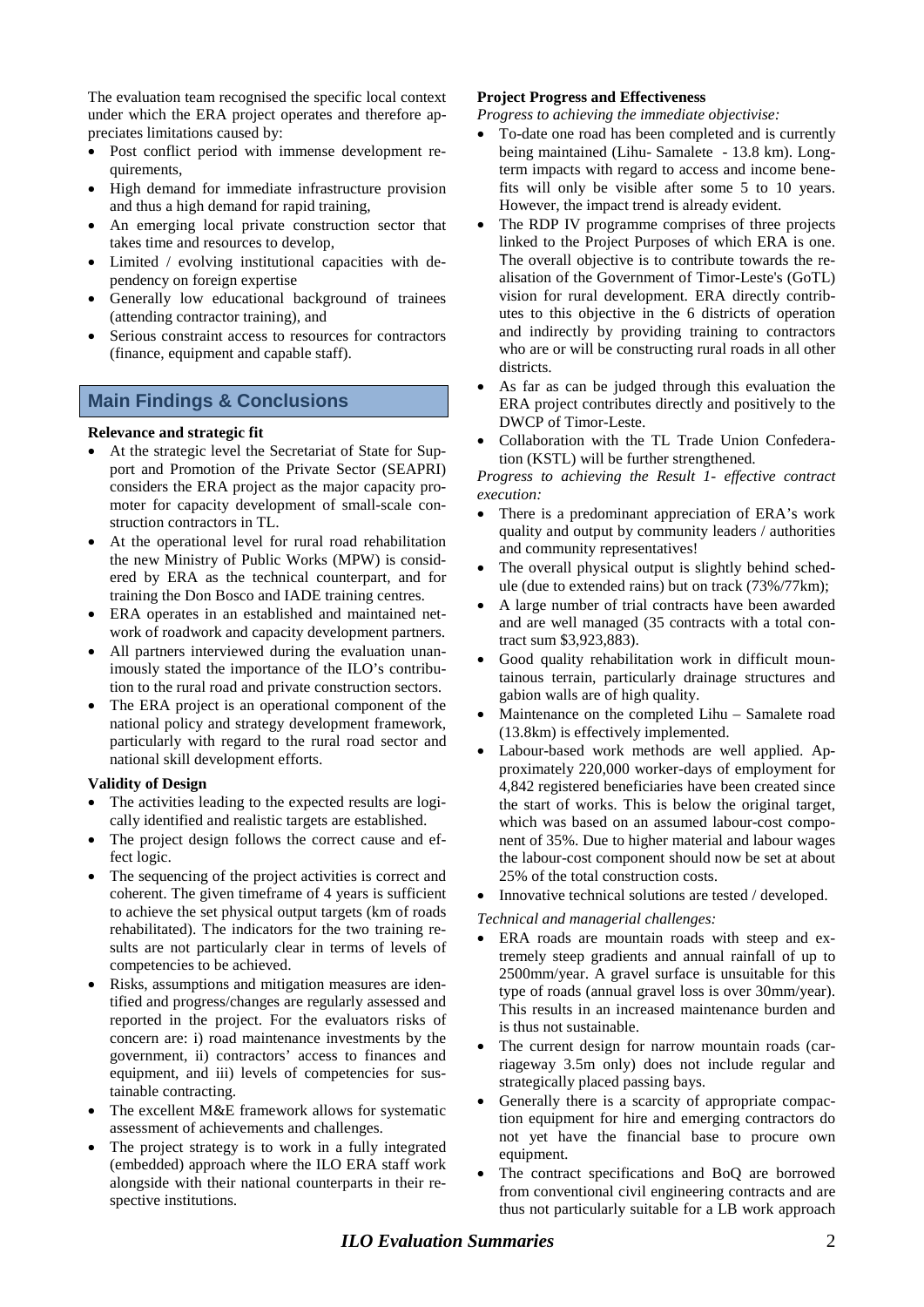and are also not user-friendly for small-scale contractors.

• A comprehensive and practical quality assurance system is not yet in place.

#### *Progress to achieving Results 2 & 3 - contractors and supervisors competent in contracts management & labour-based rural road rehabilitation and maintenance*

- The training courses for LB rehabilitation and maintenance with Don Bosco and for contract and business management for civil works contractors with IADE have been accredited with INDMO. The courses are fully integrated with the two training institutions. This is an outstanding achievement!
- A dedicated Training of Trainers programme is being implemented.
- Good quality technical and contract management training manuals have been developed.
- A total of 467 persons have been trained (130 Engineers, 255 Supervisors, 21 Public Works Supervisors, 11 ERA Training Engineers and 11 R4D Training Engineers) which gives a total 8,787 trainee-days. This only includes the formal classroom and practical training. On-the-job training during the trial contracts is provided in addition.
- In total 133 small-scale contractors have been trained consisting of Director, Site Agent and each 2 Site Supervisors. In addition 35 companies are practically trained during trial contracts.
- The training output is well ahead of the set targets!

#### *Training challenges:*

- The ERA training programme is demand driven (output driven) and thus must be considered as a reactive crash programme that creates a conflict between project output demands and adequate capacity development objectives.
- The relatively low educational background of trainees is a sever constraint for effective training and as such creates a discrepancy between available project inputs and time frame and the project objectives. As a consequence the training delivered by the project can only achieve a basic level of competence.

#### *Cost increase versus physical output targets:*

There has been a considerable cost increase since the beginning of the project due to higher labour and material costs. The original cost per km was estimated at USD 40,000 while the new estimates suggest a minimum of USD 60,000/km. The EU therefore approved the use of the contingency budgets of ERA and RDP IV of a total €1.6 million, which now allows the project to rehabilitate 140km (10km short of original target).

#### *Number of worker-days:*

The original worker-day target was based on the assumption of 35% labour-cost component of the total construction costs. Due to higher material prices and increased wage rates (from \$3 to \$5) the labour cost component is now at 25% which results in a total of about 430,000 instead of 780,000 worker-days.

#### *Participation of female workers:*

Approximately 46,000 workers days for 1,024 registered women (21.1%) have been generated since the start of works. The target is 30%, but could not yet be achieved

due to various reasons, e.g. more structural works where skilled labour is required, which traditionally is not available among women. The project is making extra efforts to attract more women for road works.

#### *Contractors' performance:*

Considering the limitations the contractors with extensive supervision and coaching from the ERA team manage their contract work well. Limitations are:

- Extended heavy rains,
- Business barriers to overcome, such as access to finances, equipment and qualified staff,
- Limited training scope (basic competency level).

#### *Inclusion of gender considerations:*

- The ERA project has gender considerations integrated into all project aspects and into the full project cycle.
- The project and its partners adequately manage gender mainstreaming.
- It is obvious from our observations that the project contributes towards gender equality acceptance among all concerned implementation partners.

#### *Environmental safeguards:*

The project has an excellent environmental safeguard guideline/checklist in use, which covers the entire project cycle leading from planning and designing to construction and maintenance.

#### **Efficiency of resource use**

- The strategic allocation of resources is well managed based on the prevailing needs. Necessary corrections have been made during project implementation (additional allocation for construction cost increase).
- The work standard on the road sites is generally good and the training is cost effective.
- Both direct implementation partners, Don Bosco and IADE, make full use of the project investments. All ERA courses have been accredited with INDMO and are now fully integrated standard training programmes.
- Funds have been timely disbursed, both in terms of transfers from the EU to the ILO and from the ILO towards project activities.

#### **Effectiveness of management arrangements**

- The project management ensures effective cooperation interfaces with all partners. The project is also efficient in terms of contract management, organising trainings and monitoring works on site.
- The means of verification for tracking progress, performance and achievement of indicator values are well defined and fully integrated into the M&E system. The half-yearly progress reports summarise the assessed results using the M&E performance plan and matrix.
- The Steering Committee meets regularly every six months. It facilitates cooperation among the partners, sanctions project decisions and recommendations and provides management guidance.
- Support provided by the various ILO offices is part of the established ILO structure and as such an important and indispensable management function. These back-up services have been much appreciated by the ILO project team.